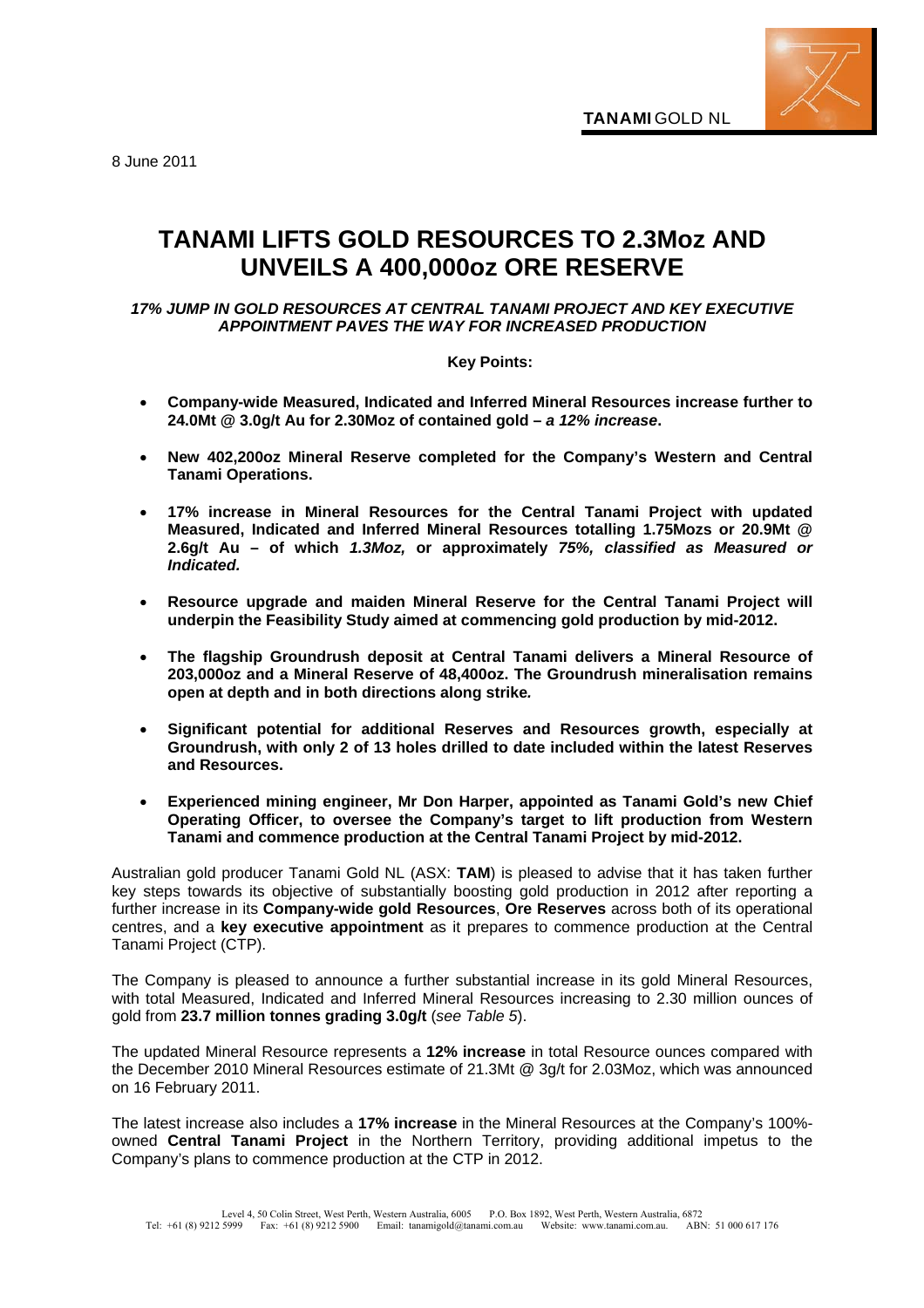The CTP is expected to form a second substantial production hub alongside the Company's existing 40-50,000oz per annum Western Tanami Operations, which are currently being reviewed with the aim of improving mining operations and increasing gold production.

The latest CTP Resources estimate has resulted in total Measured, Indicated and Inferred Resources of **1.75 million ounces of gold from 20.9 million tonnes grading 2.6g/t** (*see Table 6*). Within the total new CTP Resources, **1.3 million ounces, or approximately 75%, classified as Measured or Indicated**. The distribution of Resources by tenement is shown in Figure 2.

As a result of the latest upgrade, the Company's total gold Mineral Resources have increased by over 350% since June 2009 from 0.5Moz to 2.3Moz (see Figure 1), at an average cost of less than \$22 per Resource ounce, reflecting a combination of exploration and drilling success and the acquisition of the CTP:

The latest increase in Resources is very pleasing as it follows five months of rain-interrupted diamond drilling at three prospects within the CTP tenements and a re-estimation of existing gold Resources at the CTP. The Company is continuing the ramp-up in drilling following the wet season and will look to have up to a total six surface and underground drill rigs operating over the coming drill season.



**Figure 1: Growth in Tanami Gold NL Gold Resources since 2009** 

This significant increase in gold Resources, which has been achieved over a relatively short period of time, highlights the strong potential for further cost effective and rapid additions to the Company's Resources and Reserves. This is particularly relevant at the CTP given the major drill programs currently underway and planned for the remainder of 2011.

Recent drilling at the Company's flagship Groundrush deposit (ML 22934) has resulted in a maiden *Mineral Resource of 203,000oz and a Mineral Reserve of 48,400oz* (see Tables 2 and 6). Due to time constraints on some assays, only 2 of the 13 holes drilled to date were included within the new Reserve and Resource. Given this, there is excellent potential for further growth in both Reserves and Resources with a number of wide-high grade drill intersections yet to be included in the Resources, including diamond hole GD 0008 which reported 4.35metres @ 159.50g/t and 9.5 metres @ 38.8g/t (see Table 4). An extensive and focused surface diamond drilling program is planned to target known extensions to the mineralisation, which remains open along strike in both directions and at depth.

The Groundrush deposit has the potential to be either an open pit and/or underground operation and is expected to be one of the first deposits mined when operations commence at the CTP next year.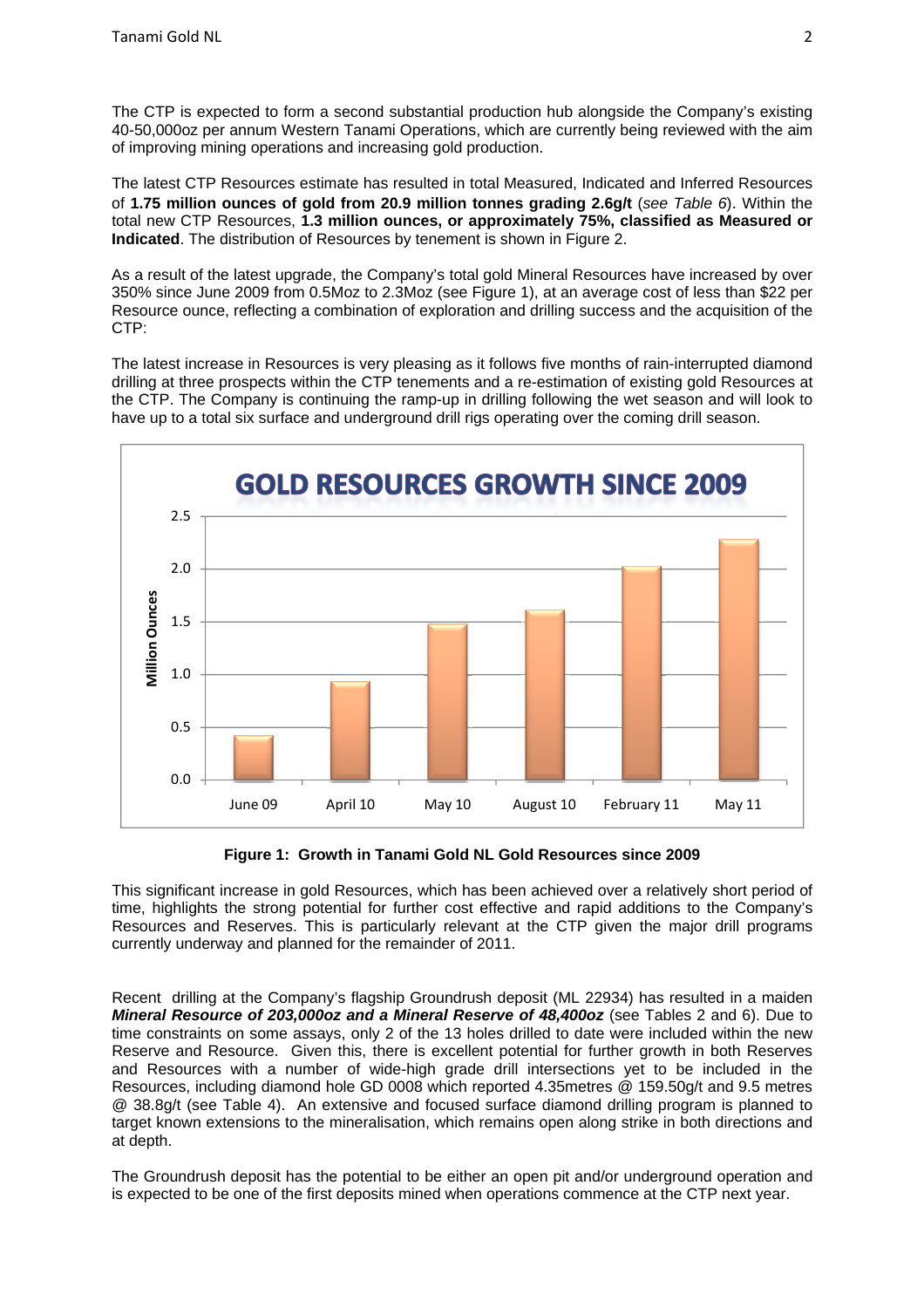The Groundrush open pit, which was last mined in 2005, extends over 1.5 kilometres with an average depth of around 100 metres. Over 600,000 ounces of gold were mined between 2001 and 2005, which equates to an impressive historic production rate of over 5,000 ounces per vertical metre.

## **Key appointment to drive production growth**

With the anticipated commencement of gold production at the CTP and its integration with the existing Western Tanami Operations, Tanami Gold is pleased to announce the appointment of Mr Don Harper to the position of Chief Operating Officer.

Mr Harper is an experienced mining engineer with over 21 years in operational mining and management within Australia and overseas. Mr Harper's excellent technical skills enabled him to successfully drive development projects from feasibility to production. Mr Harper has held several senior mining positions including CEO of base metal producer Fox Resources Ltd (where he was instrumental in the development of the Radio Hill operation from feasibility to production) and Chief Operating Officer of Norseman Gold (where he was the manager of multiple producing gold mining operations; both open pit and underground).

## **Management Comment**

Tanami Gold's Managing Director, Mr Graeme Sloan, said, "the latest upgrade of Resources and Ore Reserves represent key milestones for the Company, enabling it to focus on completing the Central Tanami Project Feasibility Study with the aim of commencing gold production at the Central Tanami Project by mid-2012.

"Particularly pleasing is that within four months of announcing updated Resources in February 2011, we have further increased Resources by more than 12% and announced a total Ore Reserve of 402,000oz of gold for both our key operational hubs, the Western and Central Tanami.

Achieving this level of Resource growth over such a short period highlights the enormous potential of the Central Tanami Project area – especially at Groundrush, where timing constraints resulted in the inclusion of just two of thirteen diamond drill holes from the current drill program within the maiden Resource of 203,000oz of gold.

Resources are expected to increase significantly with the inclusion of the additional high grade drill results announced to the ASX on 24 May 2011 combined with continuing drilling success," Mr Sloan continued.

"Add to this the recent grant of two large Exploration Licences, which opens up approximately 100 kilometres strike of the highly prospective Mt Charles Formation, and you can understand why the Company is confident the Central Tanami Project will deliver increasing Resources, Reserves and gold production. A ramp-up in drilling is currently underway for Resource to Reserve conversion, to drill test extensions to known mineralisation, and to drill test numerous new targets.

This strong growth in Resources and Reserves, coupled with the appointment of our new Chief Operating Officer, Don Harper, demonstrates that Tanami Gold is well positioned to achieve its objective of increasing production at Western Tanami, commencing mining operations at Central Tanami, and becoming a successful mid-tier Australian gold company," he added.

**Graeme Sloan Managing Director/CEO**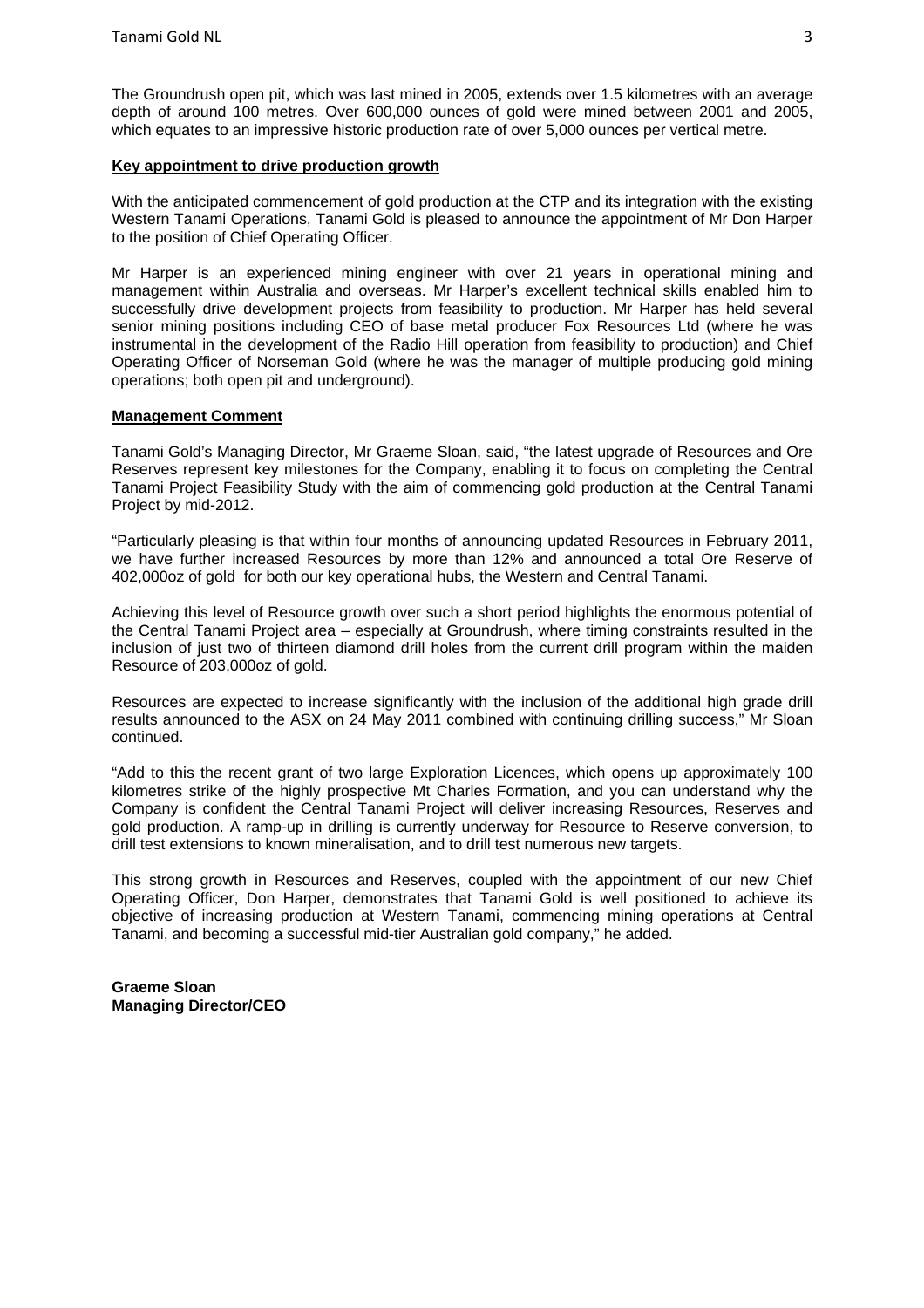|                               |               | <b>Reserve Category</b> |               |           |          |               |              |       |               |  |  |  |  |  |
|-------------------------------|---------------|-------------------------|---------------|-----------|----------|---------------|--------------|-------|---------------|--|--|--|--|--|
| Project                       |               | <b>Proven</b>           |               |           | Probable |               | <b>Total</b> |       |               |  |  |  |  |  |
|                               | <b>Tonnes</b> | Grade                   | <b>Ounces</b> | Tonnes    | Grade    | <b>Ounces</b> | Tonnes       | Grade | <b>Ounces</b> |  |  |  |  |  |
| WT                            | 84,100        | 10.5                    | 28,500        | 692,600   | 4.7      | 104,400       | 776,700      | 5.3   | 132,900       |  |  |  |  |  |
| <b>CT</b>                     | 355,000       | 5.5                     | 62,400        | 1,689,000 | 2.9      | 159,000       | 2,044,000    | 3.4   | 221,300       |  |  |  |  |  |
| <b>Sub Total</b>              | 439,100       | 6.4                     | 90,900        | 2,381,600 | 3.7      | 263,400       | 2,820,700    | 3.9   | 354,200       |  |  |  |  |  |
| <b>CT</b><br><b>Stockpile</b> | 1,700,000     | 0.9                     | 48,000        |           |          |               | 1,700,000    | 0.9   | 48,000        |  |  |  |  |  |
| <b>Total</b>                  | 2,139,100     | 2.0                     | 138,900       | 2,381,600 | 3.7      | 263,400       | 4,520,700    | 2.8   | 402,200       |  |  |  |  |  |

## **Table 1: Total Tanami Gold NL Ore Reserves as at 31 March 2011**

#### **Notes to accompany Table 1**

1. WT is Western Tanami and CT is Central Tanami

2. These Ore reserves have been compiled by Mr Peter Lock (MAusIMM), of Mining Plus Pty Ltd, Mr Brad Evans (MAusIMM), of Mining Plus Pty Ltd, Mr Colin McVie (MAusIMM), of Mining Plus Pty Ltd, Mr Bill Makar, Consultant Geologist – Tanami Gold NL, and Mr Peter Clifford, of MineMap Pty Ltd. Mr Lock, Mr Evans, Mr McVie, Mr Makar and Mr Clifford have sufficient experience which is relevant to the style of mineralisation and type of deposit under consideration and to the activity which they have undertaken as a Competent Person as defined in the 2004 Edition of the Australasian Code of Reporting for Exploration Results, Mineral Resources and Ore reserves (the JORC Code) 2004 edition. Mr Lock, Mr Evans, Mr McVie, Mr Makar and Mr Clifford consent to the inclusion in this report of the matters based on their information in the form and context in which it appears.

|                         |                          |        |               |           | <b>Reserve Category</b> |               |               |       |               |  |
|-------------------------|--------------------------|--------|---------------|-----------|-------------------------|---------------|---------------|-------|---------------|--|
| <b>Mineral</b><br>Lease |                          | Proven |               |           | Probable                |               | <b>Total</b>  |       |               |  |
|                         | <b>Tonnes</b>            | Grade  | <b>Ounces</b> | Tonnes    | Grade                   | <b>Ounces</b> | <b>Tonnes</b> | Grade | <b>Ounces</b> |  |
| <b>MLS153</b>           | ٠                        | ۰      |               | 363,100   | 2.4                     | 27,500        | 363,100       | 2.4   | 27,500        |  |
| <b>MLS167</b>           | 355,000                  | 5.5    | 62,400        | 120,500   | 5.4                     | 21,100        | 475,500       | 5.5   | 83,400        |  |
| MLSA172                 | ٠                        | -      | ۰             | 844,800   | 2.3                     | 62,000        | 844,800       | 2.3   | 62,000        |  |
| ML22934                 | $\overline{\phantom{a}}$ | -      | ٠             | 360,600   | 4.2                     | 48,400        | 360,600       | 4.2   | 48,400        |  |
|                         |                          |        |               |           |                         |               |               |       |               |  |
| <b>Stockpiles</b>       | 1,700,000                | 0.9    | 48,000        |           |                         |               | 1,700,000     | 0.9   | 48,000        |  |
|                         |                          |        |               |           |                         |               |               |       |               |  |
| <b>Total</b>            | 2,055,000                | 1.7    | 110,400       | 1,689,000 | 2.9                     | 159,000       | 3,744,000     | 2.2   | 269,300       |  |

#### **Table 2: Central Tanami Project Ore Reserves as at 31 March 2011**

**Note to accompany Table 2** 

1. These Ore Reserves have been compiled by Mr Peter Lock (MAusIMM), of Mining Plus Pty Ltd, Mr Brad Evans (MAusIMM), of Mining Plus Pty Ltd, Mr Colin McVie (MAusIMM), of Mining Plus Pty Ltd and Mr Bill Makar, Consultant Geologist – Tanami Gold NL. Mr Lock, Mr Evans, Mr McVie and Mr Makar have sufficient experience which is relevant to the style of mineralisation and type of deposit under consideration and to the activity which they have undertaken as a Competent Person as defined in the 2004 Edition of the Australasian Code of Reporting for Exploration Results, Mineral Resources and Ore reserves (the JORC Code) 2004 edition. Mr Lock, Mr Evans, Mr McVie and Mr Makar consent to the inclusion in this report of the matters based on their information in the form and context in which it appears.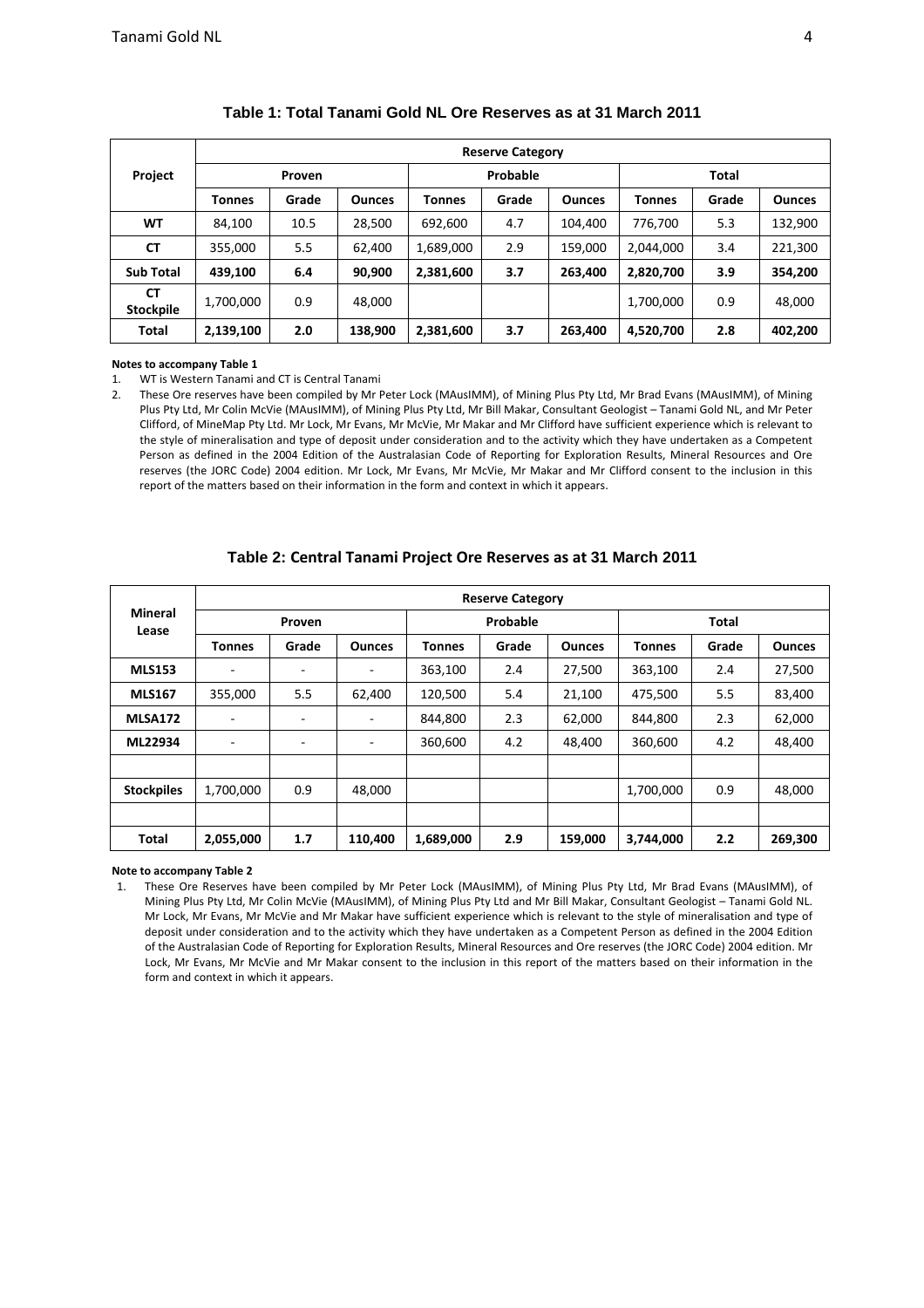| <b>Deposit</b> | <b>Reserve Category</b> |        |               |         |          |               |         |       |               |  |  |  |  |
|----------------|-------------------------|--------|---------------|---------|----------|---------------|---------|-------|---------------|--|--|--|--|
|                |                         | Proven |               |         | Probable |               | Total   |       |               |  |  |  |  |
|                | Tonnes                  | Grade  | <b>Ounces</b> | Tonnes  | Grade    | <b>Ounces</b> | Tonnes  | Grade | <b>Ounces</b> |  |  |  |  |
| Coyote         | 84.100                  | 10.5   | 28,500        | 231,600 | 8.4      | 62.400        | 315,700 | 9.0   | 90,900        |  |  |  |  |
| Sandpiper      | ٠                       |        | -             | 53,000  | 3.0      | 5,000         | 53.000  | 3.0   | 5,000         |  |  |  |  |
| Kookaburra     | ٠                       |        | ٠             | 408,000 | 2.8      | 37,000        | 408,000 | 2.8   | 37,000        |  |  |  |  |
| <b>Total</b>   | 84,100                  | 10.5   | 28,500        | 692,600 | 4.7      | 104,400       | 776,700 | 5.3   | 132,900       |  |  |  |  |

## **Table 3: Western Tanami Project Mineral Reserves as at 31 March 2011**

#### **Note to accompany Table 3**

1. These Ore reserves have been compiled by Mr Peter Lock (MAusIMM), of Mining Plus Pty Ltd, and Mr Peter Clifford, of MineMap Pty Ltd. Mr Lock, and Mr Clifford have sufficient experience which is relevant to the style of mineralisation and type of deposit under consideration and to the activity which he is undertaking as a Competent Person as defined in the 2004 Edition of the Australasian Code of Reporting for Exploration Results, Mineral Resources and Ore reserves (the JORC Code) 2004 edition. Mr Lock and Mr Clifford consents to the inclusion in this report of the matters based on their information in the form and context in which it appears.

## **Table 4 –Significant intersections from recent Groundrush diamond drilling**

| Hole ID           | Collar<br>Easting | <b>Collar</b><br><b>Northing</b> | Collar<br><b>RL</b> | Collar<br>Dip | Collar<br><b>Azimuth</b> | Hole<br>Depth | Depth From | Depth To | <b>Interval Width</b>                      | Grade g/t Au |
|-------------------|-------------------|----------------------------------|---------------------|---------------|--------------------------|---------------|------------|----------|--------------------------------------------|--------------|
| GRDD <sub>2</sub> | 603857            | 7820236                          | 420                 | -48           | 45                       | 333.8         | 235.5      | 244.0    | 8.5                                        | 5.3          |
|                   |                   |                                  |                     |               |                          |               | 198.0      | 214.0    | 16.0                                       | 9.7          |
| GRDD3             | 603859            | 7820309<br>420<br>$-60$<br>73.5  |                     | 267.7         | Inc 198.0                | 199.7         | 1.7        | 64.6     |                                            |              |
|                   |                   |                                  |                     |               |                          | Inc 207.0     | 214.0      | 7.0      | 5.8                                        |              |
| GRDD6             | 603871            | 7820313                          | 420                 | $-48$         | 47.5                     | 276.6         | 188.5      | 209.4    | 20.9                                       | 3.5          |
|                   |                   |                                  |                     |               |                          |               | Inc 196.6  | 203.0    | 6.4                                        | 5.4          |
|                   |                   |                                  | 420                 |               | 48                       |               | 170.0      | 173.2    | 3.2                                        | 2.8          |
|                   |                   |                                  |                     | $-55$         |                          | 336.5         | 183.9      | 188.2    | 4.3                                        | 159.5*       |
| GRDD8             | 603866            | 7820310                          |                     |               |                          |               | Inc 185.0  | 187.0    | 2.0                                        | 341.6        |
|                   |                   |                                  |                     |               |                          |               | 233.3      | 242.8    | 9.5                                        | 38.8*        |
|                   |                   |                                  |                     |               |                          |               | Inc 240.7  | 242.8    | 2.1                                        | 169.6        |
| GRDD9             | 603830            | 7820352                          | 420                 | -53           | 46.5                     | 325           | 225.9      | 230.8    | 4.9                                        | 3.7          |
| GRDD10            | 603869            | 7820379                          | 420                 | $-52.5$       | 46.5                     | 420.6         |            |          | Visible gold at 184 metres, assays pending |              |

#### **Notes to accompany Table 4**

1. Collar Northing, Easting and Azimuth are all in MGA Grid coordinates. Collar RL is relative to AHD.

2. Collar coordinates may vary upon final survey.

3. Analyses by 50g fire assay with AAS finish of half diamond core samples.

4. No cutting of grades has been applied. Assays are rounded to nearest 0.1g/t.

5. Significant intersections are greater than 0.5g/t with maximum 2 metres internal dilution.

6. \*Significant intersections for GRDD8 are greater than  $0.2$ g/t with maximum 3 metres internal dilution 7. Intervals are all down hole length.

Intervals are all down hole length.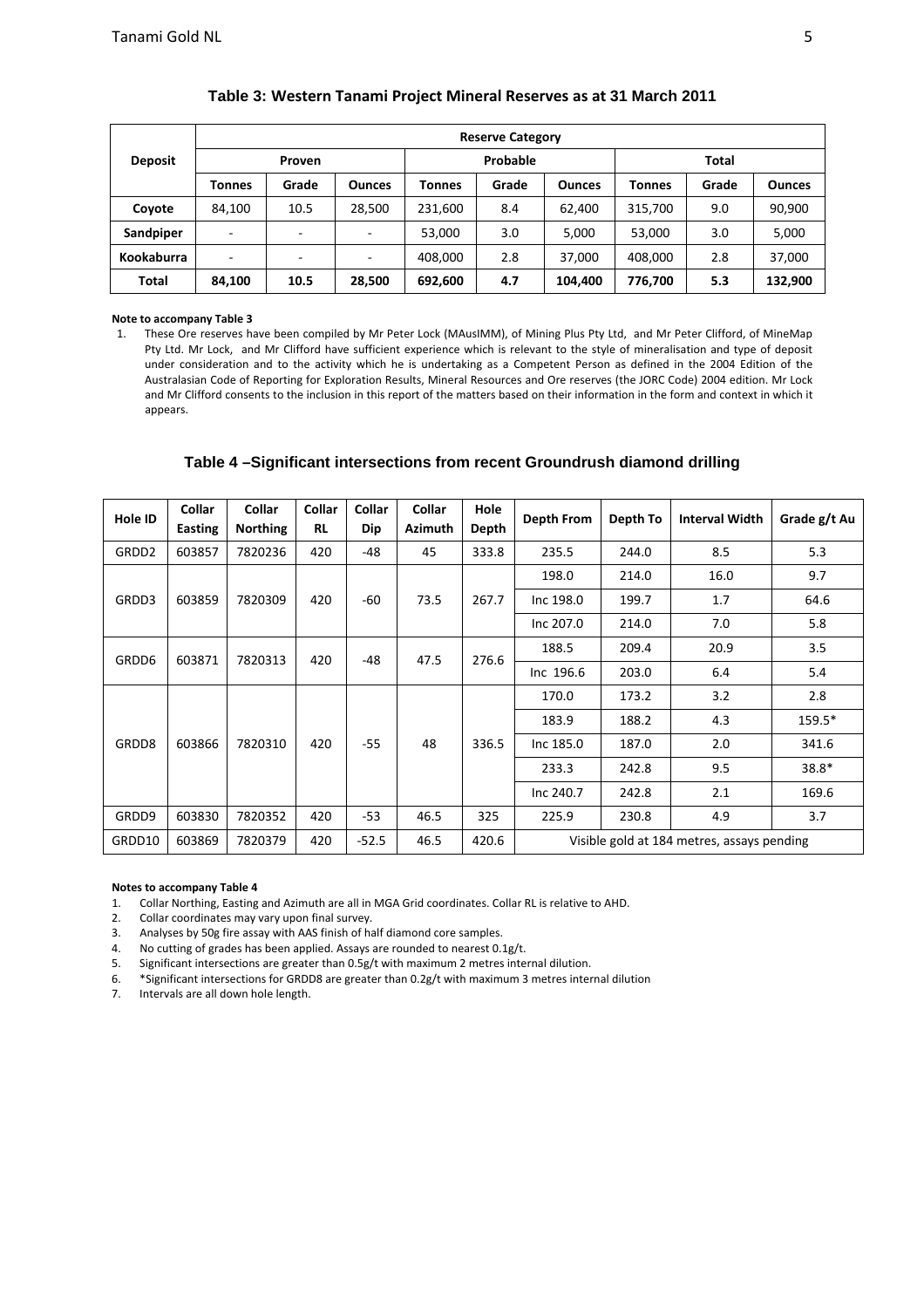|                     |                 | <b>Resource Category</b> |               |                  |       |               |                 |       |               |            |       |               |  |  |  |
|---------------------|-----------------|--------------------------|---------------|------------------|-------|---------------|-----------------|-------|---------------|------------|-------|---------------|--|--|--|
| Project             | <b>Measured</b> |                          |               | <b>Indicated</b> |       |               | <b>Inferred</b> |       |               | Total      |       |               |  |  |  |
|                     | <b>Tonnes</b>   | Grade                    | <b>Ounces</b> | Tonnes           | Grade | <b>Ounces</b> | Tonnes          | Grade | <b>Ounces</b> | Tonnes     | Grade | <b>Ounces</b> |  |  |  |
| WT                  | 260.000         | 9.5                      | 79,700        | 1,478,000        | 5.9   | 281,000       | 1,380,000       | 4.4   | 194.000       | 3,119,000  | 5.5   | 554,700       |  |  |  |
| <b>CT</b>           | 6,255,000       | 2.9                      | 579.000       | 7,905,000        | 2.6   | 668,000       | 5,054,000       | 2.8   | 451.000       | 19,215,000 | 2.8   | 1,699,000     |  |  |  |
| <b>Sub Total</b>    | 6,515,000       | 3.1                      | 658.700       | 9,383,000        | 3.1   | 949,000       | 6,434,000       | 3.1   | 645.000       | 22,334,000 | 3.1   | 2,253,700     |  |  |  |
| <b>CT Stockpile</b> | 1,700,000       | 0.9                      | 48.000        |                  |       |               |                 |       |               | 1,700,000  | 0.9   | 48,000        |  |  |  |
| Total               | 8,215,000       | 2.7                      | 706,700       | 9,383,000        | 3.1   | 949,000       | 6,434,000       | 3.1   | 645,000       | 24,034,000 | 3.0   | 2,301,700     |  |  |  |

## **Table 5: Tanami Gold NL Mineral Resources as at 31 March 2011**

#### **Notes to accompany Table 5**

- 1. Resource estimations completed using MineMap, Vulcan and Micromine software packages comprising a combination of ellipsoidal inverse distance and ordinary kriging grade interpolation methods.
- 2. Grade estimation was constrained to material within >0.7g/t mineralisation outlines.
- 3. Variable gold assay top cuts were applied based on geostatistical parameters and historical production reconciliation.
- 4. Resources reported above 0.7g/t block model grade.
- 5. Stockpile figures from previously reported Otter Gold Mines NL 2001 Mineral Resource estimate less recorded treatment by Newmont Asia Pacific.
- 6. Tonnes and ounces rounded to the nearest thousand and grade rounded to 0.1g/t. Rounding may affect tallies.
- 7. The information in this report pertaining to Mineral Resources for the Central Tanami Project was compiled by Mr Bill Makar (MAusIMM), Consultant Geologist – Tanami Gold NL, Mr Michael Thomson (MAusIMM), Resource Geologist for Tanami Gold NL, Mr Steven Nicholls (MAIG), former Senior Geologist for Tanami Gold NL, Mrs Claire Hillyard (MAusIMM), Contract Geologist for Tanami Gold NL and Mr Peter Ball (MAusIMM), Director of Datageo Geological Consultants. Mr Makar, Mr Thomson, Mr Nicholls, Mrs Hillyard and Mr Ball have sufficient experience which is relevant to the style of mineralisation and type of deposit under consideration to qualify as Competent Persons as defined in the December 2004 edition of the Australasian Code for Reporting of Exploration Results, Mineral Resources and Ore Reserves (JORC Code). Mr Makar, Mr Nicholls, Mrs Hillyard and Mr Ball consent to the inclusion in this report of the matters based on their information in the form and context in which it appears.

## **Table 6: Central Tanami Project Mineral Resources by tenement as at 31 March 2011**

|                         |           | <b>Resource Category</b> |               |           |                  |               |               |                 |               |               |       |               |  |  |  |
|-------------------------|-----------|--------------------------|---------------|-----------|------------------|---------------|---------------|-----------------|---------------|---------------|-------|---------------|--|--|--|
| <b>Mineral</b><br>Lease |           | <b>Measured</b>          |               |           | <b>Indicated</b> |               |               | <b>Inferred</b> |               |               | Total |               |  |  |  |
|                         | Tonnes    | Grade                    | <b>Ounces</b> | Tonnes    | Grade            | <b>Ounces</b> | <b>Tonnes</b> | Grade           | <b>Ounces</b> | <b>Tonnes</b> | Grade | <b>Ounces</b> |  |  |  |
| <b>MLS153</b>           | 1,051,000 | 2.2                      | 73,000        | 3,046,000 | 2.2              | 217,000       | 849,000       | 2.7             | 74,000        | 4,946,000     | 2.3   | 365,000       |  |  |  |
| <b>MLS167</b>           | 2,709,000 | 3.4                      | 293,000       | 2,613,000 | 2.9              | 244,000       | 2,050,000     | 2.9             | 191,000       | 7,373,000     | 3.1   | 728,000       |  |  |  |
| <b>MLS168</b>           | 854,000   | 2.2                      | 60,000        | 314,000   | 1.6              | 16,000        | 1,094,000     | 1.6             | 58,000        | 2,262,000     | 1.8   | 133,000       |  |  |  |
| <b>MLS180</b>           | 545,000   | 3.3                      | 57,000        | 872,000   | 2.7              | 76,000        | 269,000       | 2.0             | 18,000        | 1,685,000     | 2.8   | 151,000       |  |  |  |
| <b>MLSA172</b>          | 1,096,000 | 2.7                      | 96,000        | 176,000   | 1.8              | 10,000        | 142,000       | 2.7             | 12,000        | 1,415,000     | 2.6   | 119,000       |  |  |  |
| ML22934                 |           |                          |               | 884,000   | 3.7              | 105,000       | 650,000       | 4.7             | 98,000        | 1,534,000     | 4.1   | 203,000       |  |  |  |
|                         |           |                          |               |           |                  |               |               |                 |               |               |       |               |  |  |  |
| <b>Stockpiles</b>       | 1700.000  | 0.9                      | 48,000        |           |                  |               |               |                 |               | 1,700,000     | 0.9   | 48,000        |  |  |  |
|                         |           |                          |               |           |                  |               |               |                 |               |               |       |               |  |  |  |
| Total                   | 7,955,000 | 2.5                      | 627,000       | 7,905,000 | 2.6              | 668,000       | 5,054,000     | 2.8             | 451,000       | 20,915,000    | 2.6   | 1,747,000     |  |  |  |

#### **Notes to accompany Table 6**

- 1. Resource estimations completed using MineMap, Vulcan and Micromine software packages comprising a combination of ellipsoidal inverse distance and ordinary kriging grade interpolation methods.
- 2. Grade estimation was constrained to material within >0.7g/t mineralisation outlines.
- 3. Variable gold assay top cuts were applied based on geostatistical parameters and historical production reconciliation.
- 4. Resources reported above 0.7g/t block model grade.
- 5. Stockpile figures from previously reported Otter Gold Mines NL 2001 Mineral Resource estimate less recorded treatment by Newmont Asia Pacific.
- 6. Tonnes and ounces rounded to the nearest thousand and grade rounded to 0.1g/t. Rounding may affect tallies.
- 7. The information in this report pertaining to Mineral Resources for the Central Tanami Project was compiled by Mr Bill Makar (MAusIMM), Consultant Geologist – Tanami Gold NL, Mr Michael Thomson (MAusIMM), Resource Geologist for Tanami Gold NL, Mr Steven Nicholls (MAIG), former Senior Geologist for Tanami Gold NL, Mrs Claire Hillyard (MAusIMM), contract Geologist for Tanami Gold NL and Mr Peter Ball (MAusIMM), Director of Datageo Geological Consultants. Mr Makar, Mr Thomson, Mr Nicholls and Mr Ball have sufficient experience which is relevant to the style of mineralisation and type of deposit under consideration to qualify as Competent Persons as defined in the December 2004 edition of the Australasian Code for Reporting of Exploration Results, Mineral Resources and Ore Reserves (JORC Code). Mr Makar, Mr Nicholls, Mrs Hillyard and Mr Ball consent to the inclusion in this report of the matters based on their information in the form and context in which it appears.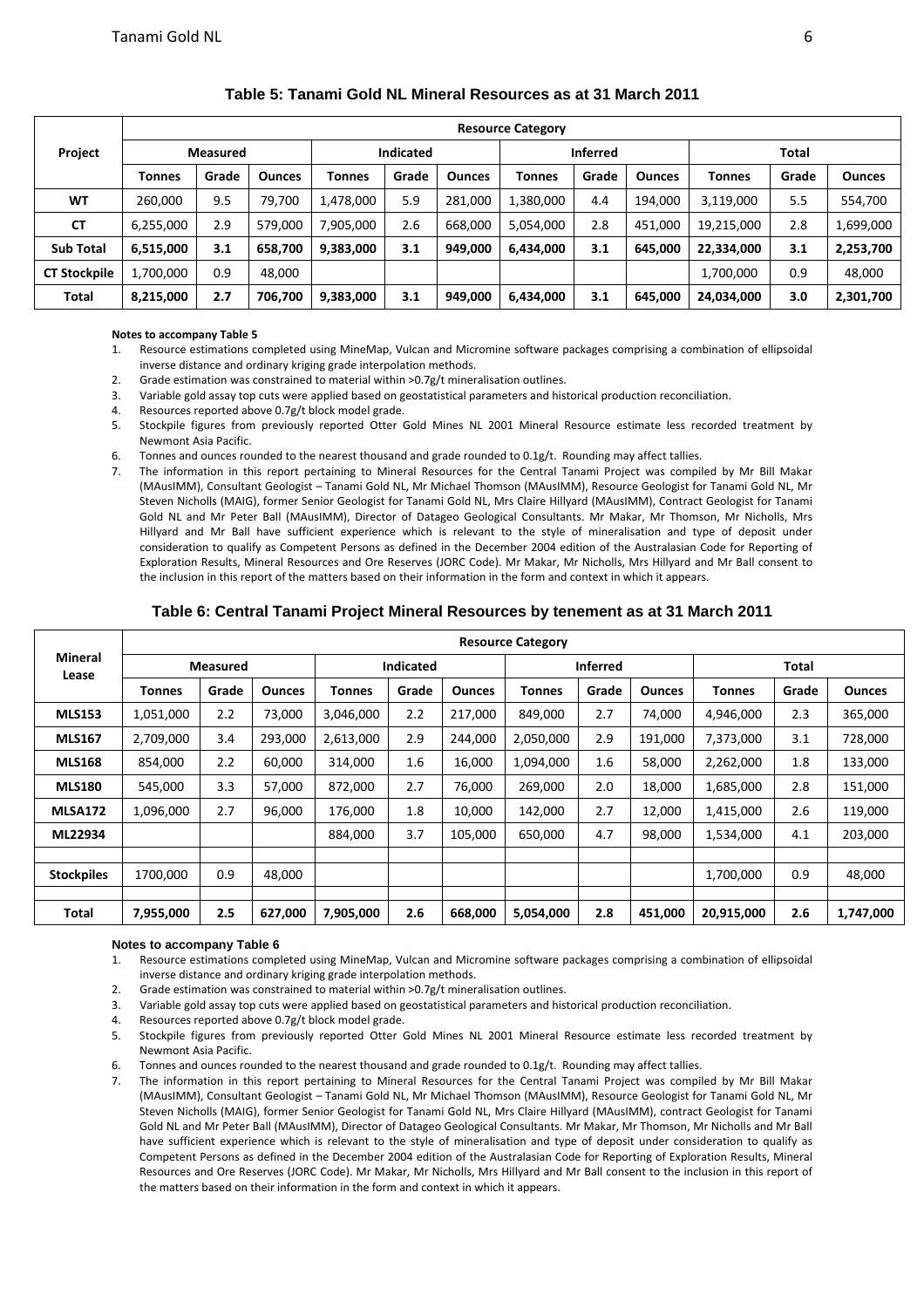|                   |                 | <b>Resource Category</b> |                          |                          |                          |               |                 |       |               |               |       |               |  |  |  |
|-------------------|-----------------|--------------------------|--------------------------|--------------------------|--------------------------|---------------|-----------------|-------|---------------|---------------|-------|---------------|--|--|--|
| <b>Deposit</b>    | <b>Measured</b> |                          |                          | <b>Indicated</b>         |                          |               | <b>Inferred</b> |       |               | Total         |       |               |  |  |  |
|                   | <b>Tonnes</b>   | Grade                    | <b>Ounces</b>            | Tonnes                   | Grade                    | <b>Ounces</b> | <b>Tonnes</b>   | Grade | <b>Ounces</b> | <b>Tonnes</b> | Grade | <b>Ounces</b> |  |  |  |
| Coyote *          | 78,000          | 25.6                     | 64.000                   | 473,000                  | 11.5                     | 174.000       | 329.000         | 7.0   | 74.000        | 880,000       | 11.0  | 312,000       |  |  |  |
| Sandpiper         | 27,000          | 3.3                      | 3.000                    | 466,000                  | 4.0                      | 61,000        | 633,000         | 4.4   | 90.000        | 1,126,000     | 4.2   | 153,000       |  |  |  |
| Kookaburra        | 55,000          | 2.8                      | 5.000                    | 539,000                  | 2.6                      | 46,000        | 342,000         | 2.2   | 24.000        | 936,000       | 2.5   | 75,000        |  |  |  |
| <b>Pebbles</b>    |                 | ۰                        | $\overline{\phantom{a}}$ | $\overline{\phantom{a}}$ | $\overline{\phantom{a}}$ | -             | 76.000          | 2.5   | 6,000         | 76,000        | 2.5   | 6,000         |  |  |  |
| <b>Stockpiles</b> | 100.000         | 2.4                      | 7.700                    | $\overline{\phantom{a}}$ | -                        | -             | ۰               | ٠     | ۰             | 100,000       | 2.4   | 7.700         |  |  |  |
| <b>Total</b>      | 260,000         | 9.5                      | 79,700                   | 1,478,000                | 5.9                      | 281,000       | 1,380,000       | 4.4   | 194,000       | 3,119,000     | 5.5   | 554,700       |  |  |  |

# **Table 7: Western Tanami Project Mineral Resources as at 30 June 2010**

#### **Notes to accompany Table 7**

- 1. The Western Tanami Project Resource estimations were completed using Micromine, Surpac and Datamine software, comprising inverse distance grade interpolation within block models constrained by 3D wireframed geological boundaries. The wireframes defining the mineralisation were based on structural, assay and lithological information.
- 2. Various top cuts have been applied to the drill hole samples based on lode domain analysis, with the exception of Kookaburra where the effect of top cutting was deemed immaterial. Where top cuts were applied they ranged from 35g/t for Sandpiper to 120g/t for Coyote.
- 3. The search constraints applied to the grade estimation were controlled by the orientation of the lodes and the known dip and plunge of the mineralisation within the lodes based on geological knowledge and mining experience.
- 4. The Mineral Resource Estimate is reported at a 1g/t Au lower cut-off.
- 5. Tonnes are rounded to the nearest thousand and grade to 0.1g/t. Rounding may affect tallies.
- 6. Deposit ounces rounded to nearest thousand. Stockpile ounces rounded to nearest hundred.
- 7. The Resource estimations used bulk density measurements conducted on a deposit scale and broken down by regolith profile. As such the density measurements applied were based on test work applicable to the deposit of interest. These ranged from 2.00 t/m<sup>3</sup> (base of transported) to  $2.72t/m^3$  (Fresh rock).
- 8. The Measured Resource at Coyote has been based on the high level of confidence of the location and grade of mineralisation between the current underground development drives. The development drives have typically six metres separation. The Sandpiper and Kookaburra Measured Resources have been based on a 10 metre distance below the current pit floor, which is supported by a combination of mining at the base of the pits, and five metre deep grade control drilling below the floor of the pit.
- 9. Resource estimation of Coyote and Sandpiper deposits was completed by Mr Steven Nicholls, former Senior Geologist of Tanami Gold NL.
- 10. The Kookaburra Resource estimation was conducted by Mr Peter Ball, Director of Datageo Geological Consultants.
- 11. The Pebbles Resource estimate was completed in 2007 by Mr Malcolm Titley of CSA Australia Pty Ltd.
- 12. Mr Nicholls (MAIG), Mr Ball (MAusIMM) and Mr Titley (MAusIMM, MAIG) qualify as Competent Persons as defined by the December 2004 edition of the Australasian Code for Reporting of Exploration Results, Mineral Resources and Ore Reserves (JORC Code) and consent to the inclusion in this report of the matters based on their information in the form and context in which it appears.
- 13. The Western Tanami Resource figure stated has not been depleted for combined Coyote and Kookaburra mine production of 26,000 ounces during the period 1 July 2010 to March 2011.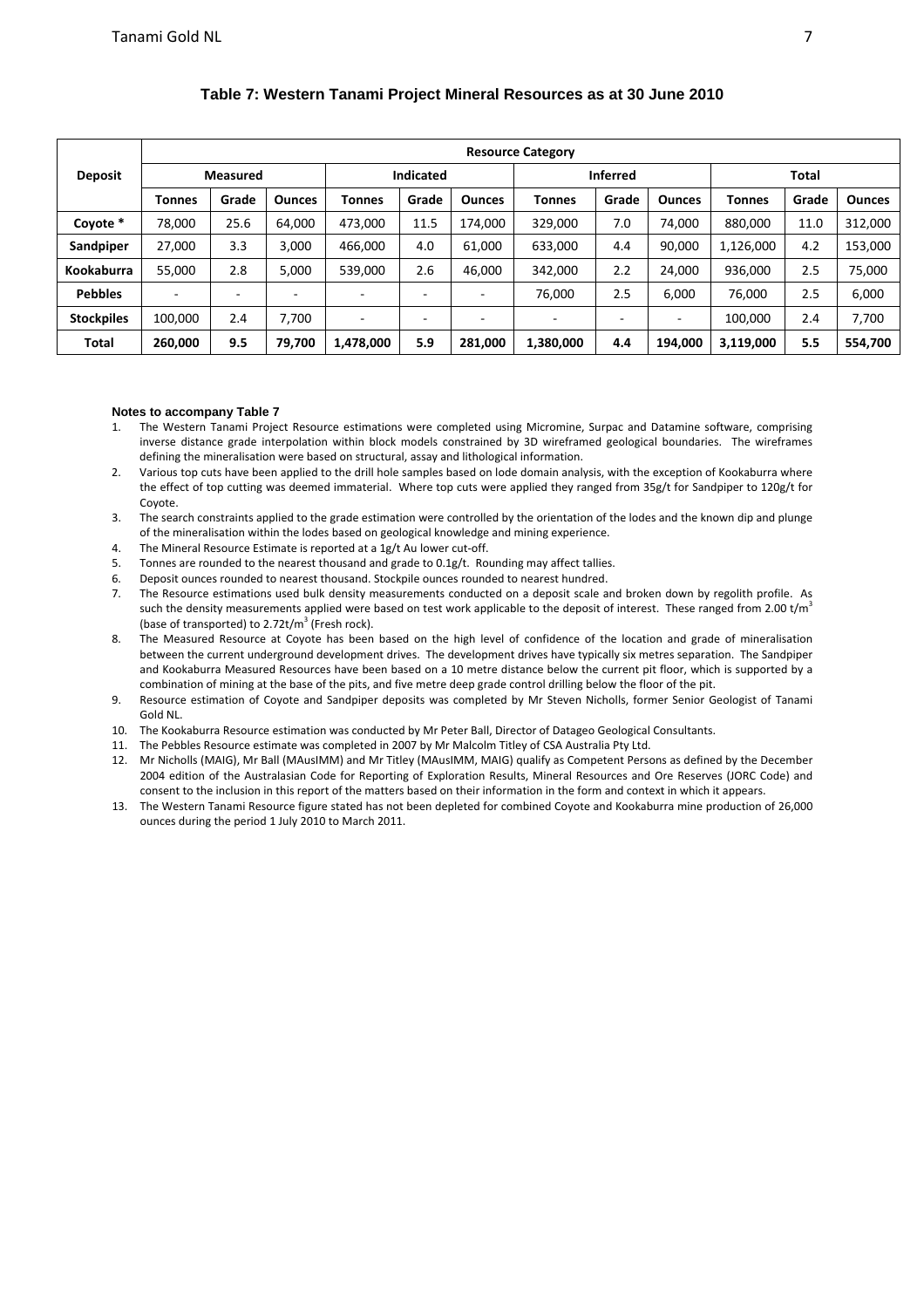| <b>Mineral</b><br>Lease |               |                 |               |                  | <b>Resource Category</b> |               |                 |       |               | Total         |       |               |  |
|-------------------------|---------------|-----------------|---------------|------------------|--------------------------|---------------|-----------------|-------|---------------|---------------|-------|---------------|--|
|                         |               | <b>Measured</b> |               | <b>Indicated</b> |                          |               | <b>Inferred</b> |       |               |               |       |               |  |
|                         | <b>Tonnes</b> | Grade           | <b>Ounces</b> | <b>Tonnes</b>    | Grade                    | <b>Ounces</b> | <b>Tonnes</b>   | Grade | <b>Ounces</b> | <b>Tonnes</b> | Grade | <b>Ounces</b> |  |
| <b>MLS153</b>           | 1,051,000     | 2.2             | 73,000        | 2.207.000        | 1.9                      | 137,000       | ,072,000        | 3.1   | 107,000       | 4.331.000     | 2.3   | 317,000       |  |
| <b>MLS167</b>           | 2,470,000     | 3.0             | 234,000       | 2,854,000        | 3.4                      | 311,000       | ,742,000        | 3.2   | 178,000       | 7,066,000     | 3.2   | 724,000       |  |
| <b>MLS168</b>           | 854.000       | 2.2             | 60.000        | 314.000          | 1.6                      | 16,000        | ,094,000        | 1.6   | 58,000        | 2,262,000     | 1.8   | 134,000       |  |
| <b>MLS180</b>           | 545,000       | 3.3             | 57,000        | 872,000          | 2.7                      | 76,000        | 269,000         | 2.0   | 18,000        | 1,685,000     | 2.8   | 151,000       |  |
| MLSA <sub>172</sub>     | 1,096,000     | 2.7             | 96.000        | 176.000          | 1.9                      | 10.000        | 142,000         | 2.7   | 12,000        | 1,415,000     | 2.6   | 119,000       |  |
|                         |               |                 |               |                  |                          |               |                 |       |               |               |       |               |  |
| <b>Stockpiles</b>       | 1,400,000     | 0.7             | 31,000        |                  |                          |               |                 |       |               | 1,400,000     | 0.7   | 31,000        |  |
|                         |               |                 |               |                  |                          |               |                 |       |               |               |       |               |  |
| Total                   | 7,416,000     | 2.3             | 552,000       | 6,424,000        | 2.7                      | 551,000       | 4,319,000       | 2.7   | 373,000       | 18,159,000    | 2.5   | 1,476,000     |  |

# **Table 8: Central Tanami Project Mineral Resources as at 31 December 2010**

#### **Notes to accompany Table 8**

- 1. Resource estimations completed using MineMap, Vulcan and Micromine software packages comprising a combination of ellipsoidal inverse distance and ordinary kriging grade interpolation methods.
- 2. Grade estimation was constrained to material within >0.5g/t mineralisation outlines.
- 3. Variable gold assay top cuts were applied based on geostatistical parameters and historical production reconciliation.<br>4. Resources reported above 0.7g/t block model grade.
- Resources reported above 0.7g/t block model grade.
- 5. Resources reported above 2.5g/t block grade for mineralisation at the Carbine deposit, within MLS167, occurring below the southern plunge extent of a design pit shell optimised at A\$1350 per ounce gold price.
- 6. Stockpile figures from previously reported Otter Gold Mines NL 2001 Mineral Resource estimate less recorded treatment by Newmont Asia Pacific.
- 7. Tonnes and ounces rounded to the nearest thousand and grade rounded to 0.1g/t. Rounding may affect tallies.
- 8. The information in this report pertaining to Mineral Resources for the Central Tanami Project was compiled by Mr Bill Makar (MAusIMM), Consultant Geologist – Tanami Gold NL, Mr Steven Nicholls (MAIG), former Senior Geologist for Tanami Gold NL and Mr Peter Ball (MAusIMM), Director of Datageo Geological Consultants. Mr Makar, Mr Nicholls and Mr Ball have sufficient experience which is relevant to the style of mineralisation and type of deposit under consideration to qualify as Competent Persons as defined in the December 2004 edition of the Australasian Code for Reporting of Exploration Results, Mineral Resources and Ore Reserves (JORC Code). Mr Makar, Mr Nicholls and Mr Ball consent to the inclusion in this report of the matters based on their information in the form and context in which it appears.